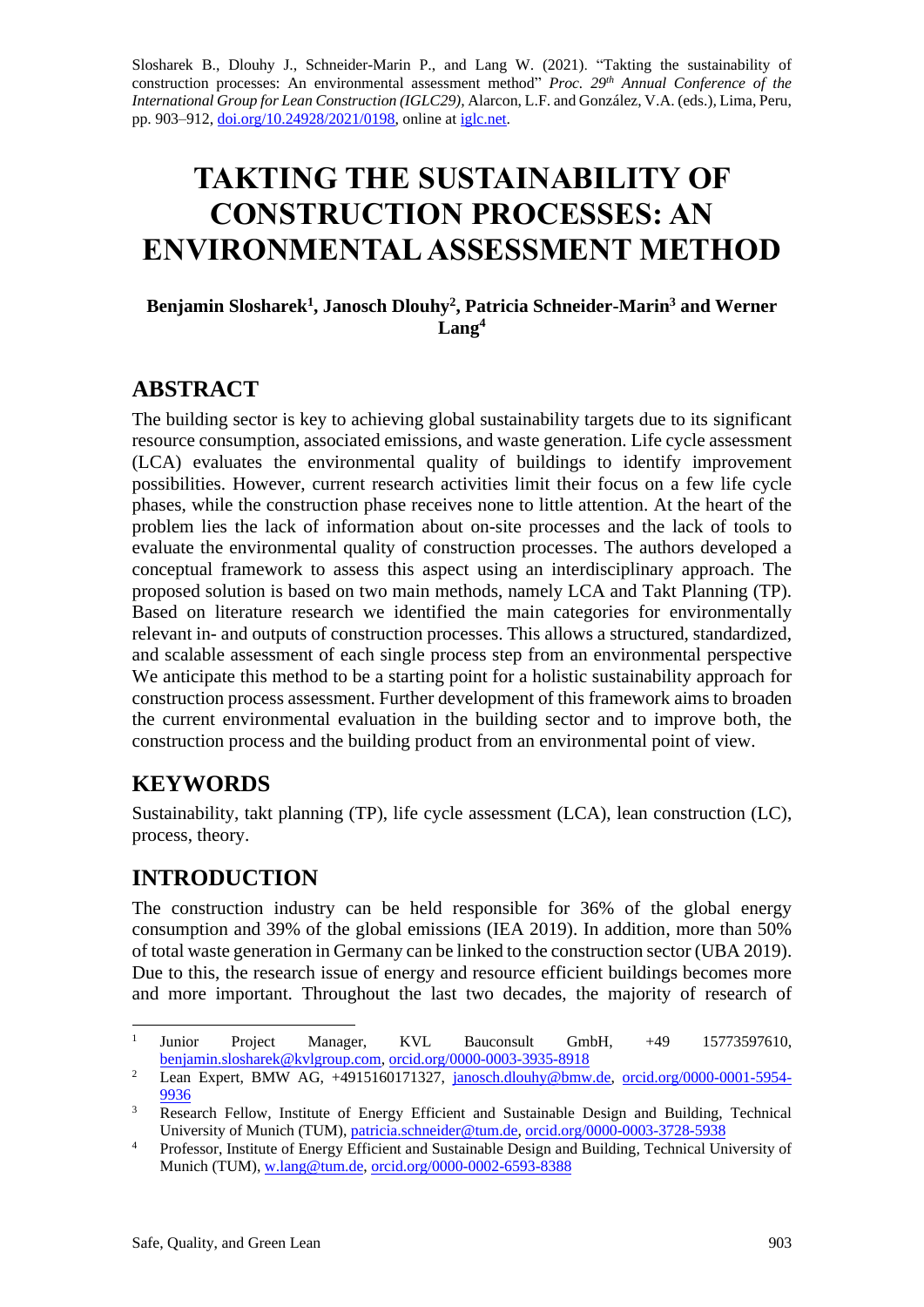sustainable and green buildings targeted the operational phase, i.e., optimizing and reducing the energy consumption and the related emissions. As the operational phase of the building constitutes only one part of the whole building life cycle, the consistent reduction of these emissions is not expedient for a holistic sustainable approach. Energy and emissions caused by the manufacturing of the building materials, the construction stage, and the deconstruction of a building are rarely seen in the sustainability assessment (Takano et al., 2014). Dependent on the energy standard of the building and the duration of the operational phase the shares of the embodied energy gain in importance compared to the energy consumption during the operational phase. Therefore a holistic approach to the sustainability assessment of a building should include all life cycle stages of a construction project (Wiik et al., 2017).

Decisions affecting the environmental quality of buildings mostly disregard the construction process, consisting of transportation (phase A4 per BS EN 15978) and the construction/installation (phase A5). There are hardly any valid data sets for the phase of construction (A5) as well as the deconstruction phase (C1) due to the infrequent consideration and the lack of understanding of the construction and deconstruction processes (Gantner et al., 2015). The individual character of each construction project and uncertainties in future scenarios lead to the presumption, that an analysis procedure based on standardized process sequences is difficult to realize (Wiik et al., 2017). Decoding the construction site is perceived as too burdensome, especially considering the overall benefits (Torres, 2014). This leads to the exclusion of the construction phase from environmental assessments, because transparency with regard to construction processes is too hard to achieve. At the same time, the impact of these phases is assumed to be lower compared to other life cycle phases.



Figure 1: Life cycle phases of a building (BS EN 15978)

Lean Construction (LC) aims to maximize customer value by minimizing waste in the construction process (GLCI, 2019). In order to analyze waste in processes, the value chain has to be as transparent as possible. The LC approach can therefore provide a transparent and stable foundation for environmental assessments of the process sequences. As a method of LC, Takt Planning and Takt Control (TPTC) pursues to define standardized and harmonized process sequences and thereby to ensure the flow and stability of the ongoing work steps during the construction process (Dlouhy et. al., 2016).

With the process sequences, LC and TPTC thus offer a transparent basis for quantifying the different dimensions of an individual work step on the construction site. The idea of the proposed framework is to link these process elements with environmental parameters and thus to make the process sequences accessible from an environmental point of view. There are existing methods that quantify the environmental impact of a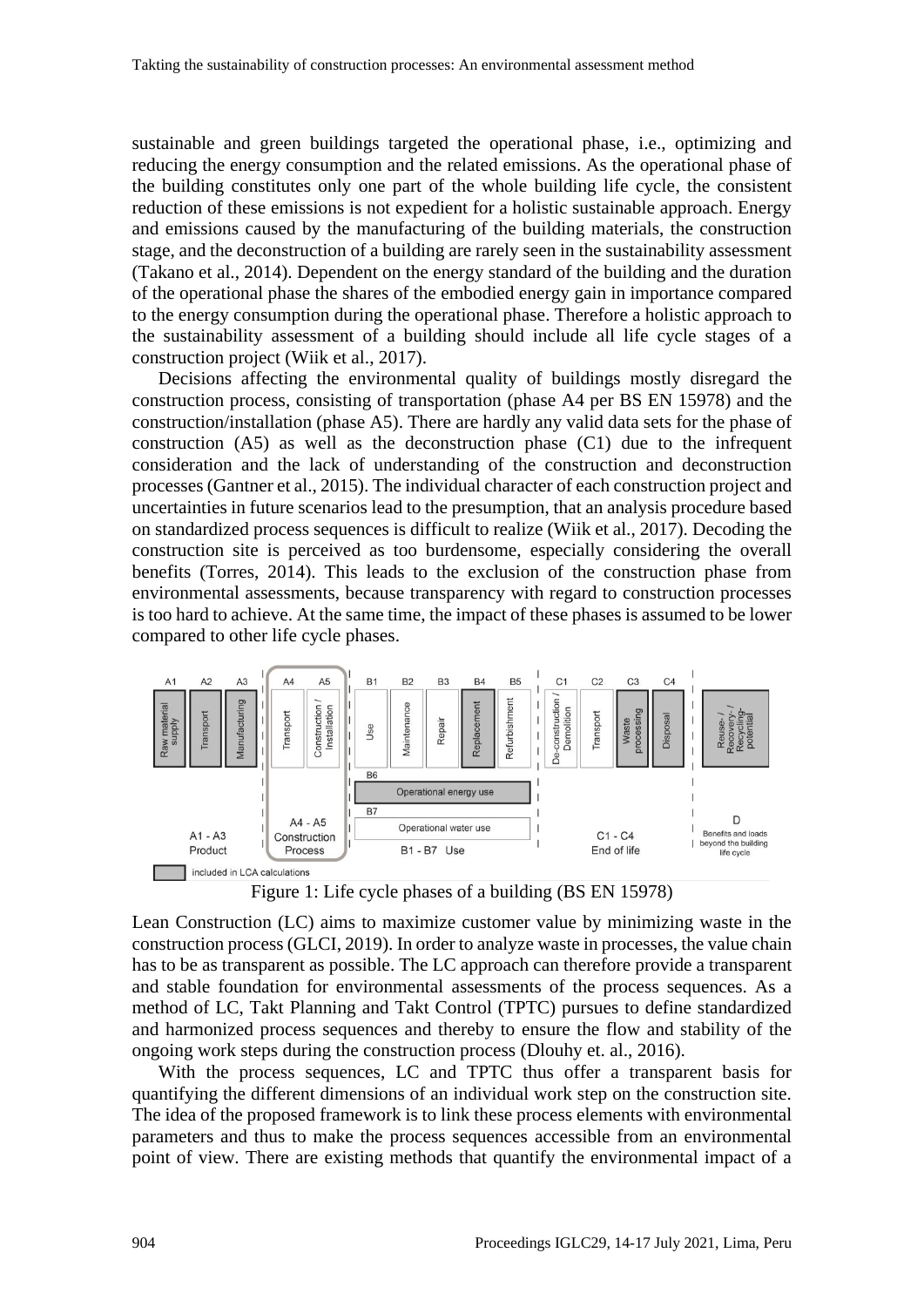process. Faulkner and Badurdeen (2014) developed a similar approach for manufacturing, called *sustainable value stream mapping*. Within the construction sector, such an assessment of environmental sustainability can rarely be found in recent research activities (Fu et al., 2015; Rosenbaum et. al., 2014), as the adaptation of production methods in this sector is still in its early stages.

## **THEORETICAL BACKGROUND**

#### **LEAN CONSTRUCTION AND SUSTAINABILITY**

LC focuses primarily on increasing productivity and thus predominantly on economic parameters. The individual steps within a process, which are essential for delivering value, are deciphered, and the flow efficiency and productivity can be increased.

LC therefore takes a process-oriented view when considering the life cycle phases of the building: The process and not the product is the main focus of these studies (Ballard et al., 2007). LC follows the approach of eliminating any waste in processes during a building's life cycle (Ballard et al., 2007). Resources in this context represent only means that are needed for a process to take place. Thus, according to LC, waste of financial resources, human resources, materials or time should be prevented (Koskela, 1992).

The sustainable building approach, on the other hand, is based on the tripartite nature of sustainability in terms of environmental, economic, and social matters. For example, the triple bottom line divides the broad subject area into three basic domains: the (1) social domain, the (2) environmental domain, and the (3) economic domain (Elkington, 2013) Another variation of the division sees the economic system as a subsystem of the social system, which in turn is a subsystem of the environmental system (Cato, 2009, p. 37). Following this approach, the concept of green building extends the classic paradigm of management between quality, time, and cost to include global factors such as reduction of resource depletion, reduction of emissions, and protection of natural land areas (Huovila and Koskela, 1998)

Depending on how and in what form LC is used in a construction project, the effects on overall sustainability can vary (Nahmens and Ikuma, 2012). The avoidance of waste can be identified as the most frequently cited commonality between the two philosophies based on several research reports (Carvajal-Arango et al., 2019). The dimensions of waste are defined differently. While sustainable buildings aim to minimize unnecessary emissions and resource waste in the form of material and energy consumption (Kibert, 2016), LC focuses on economic factors.

#### **SYNERGIES IN PRACTICAL APPLICATION**

Carvajal-Arango et al. (2019) conducted a literature review to investigate the relationships between LC and sustainability with regard to the construction phase of a building. The authors analyzed different LC methods and their impact on the overall sustainability of building construction. The authors found that the most common reasons for implementing LC could be attributed to economic motivation, whereas, positive effects on the environmental impact of the construction phase emerged as well. Demanding a holistic assessment, the authors advocate a standardized sustainability assessment method for the construction phase of LC projects additionally to existing economic indicators.

Fu et al. (2015) show how LC methodologies, in terms of process optimization, can help to improve sustainability during the construction phase . The authors analyzed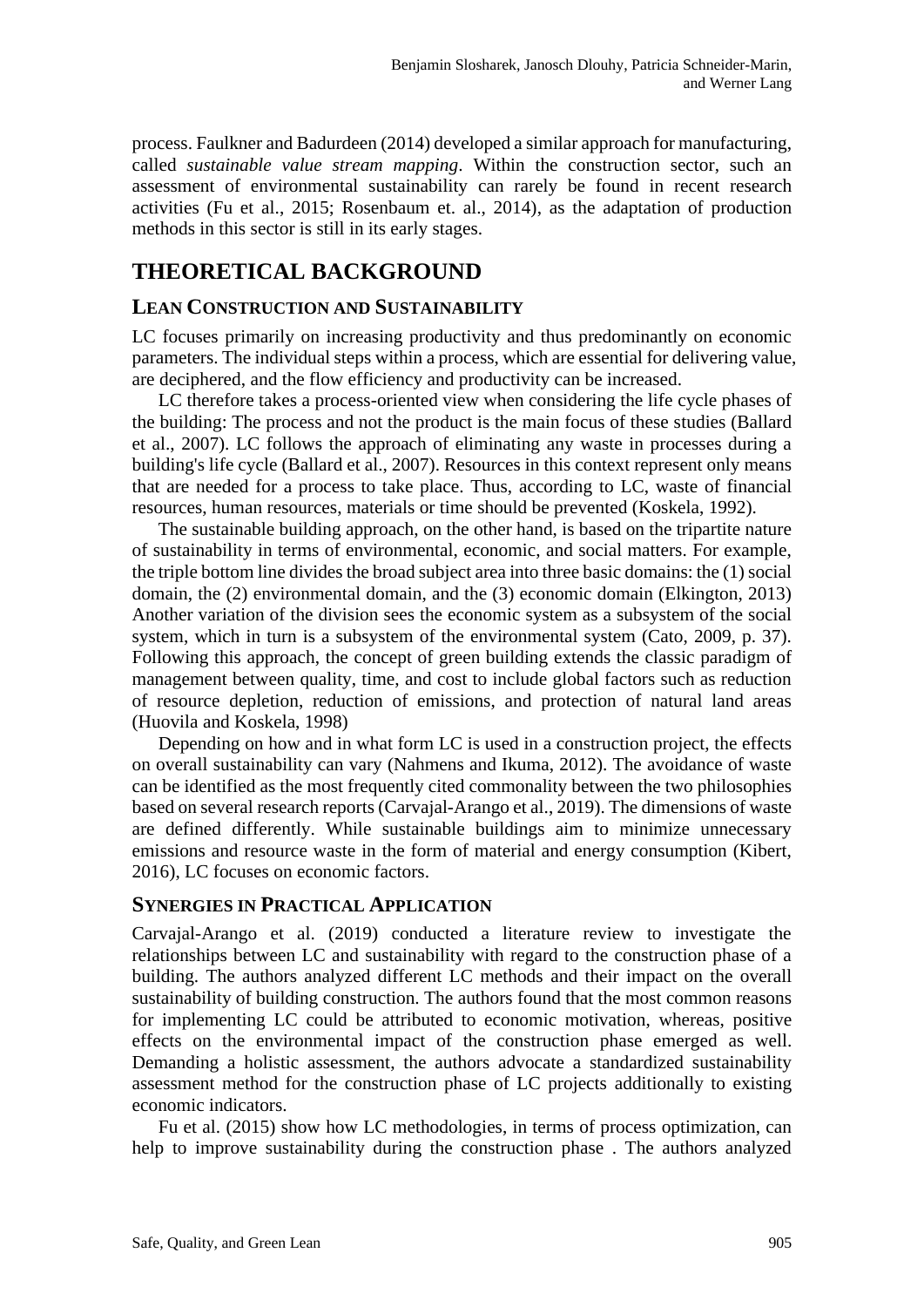individual processes on the construction site and compared several process variants based on environmental impacts. By using the LCA method the authors accurately allocate the environmental impacts to the respective input categories of the process: energy, transportation, machinery, and materials are identified as the main categories which can cause environmental impacts. The researchers use greenhouse gas emissions to quantify these impacts. Emissions, especially from materials and machine use, could be reduced by such a process analysis. At the same time, however, improvements were also shown on an economic basis: time and money were saved, working conditions were improved, and potential safety risks for employees were reduced. The authors recommend a stronger link between LC and LCA, especially if both can be carried out on the basis of standardized processes.

# **CONCEPTUAL FRAMEWORK FOR SUSTAINABILITY ASSESSMENT OF CONSTRUCTION PROCESSES**

#### **METHODOLOGY**

The development of the framework follows two perspectives: the process perspective of the LC approach and the perspective of sustainability in the sense of the environmental impact of the process steps. The aim of this framework is to visualize and assess the environmental impacts caused by construction processes by integrating the environmental dimension into the TP method.





For the process-related view, the method of TPTC is used, in which the process steps of the construction site are arranged into work packages and harmonized "wagons" (Dlouhy et al., 2016). The standardization of the process sequences makes the individual work steps scalable (Haghsheno et al., 2016). For the environmental evaluation of each process step, the input-output life cycle assessment (LCA) method is used. In this assessment, the expenditures (inputs) and the resulting impacts (outputs) of a process or a product are examined and analyzed in detail in terms of environmental sustainability. The combination of the two fields of research should ease a quantification of the environmental impact caused by the process steps.

LCA applied in construction usually considers building parts composed of building elements (König et al. 2009) consisting of material layers. This subdivision is necessary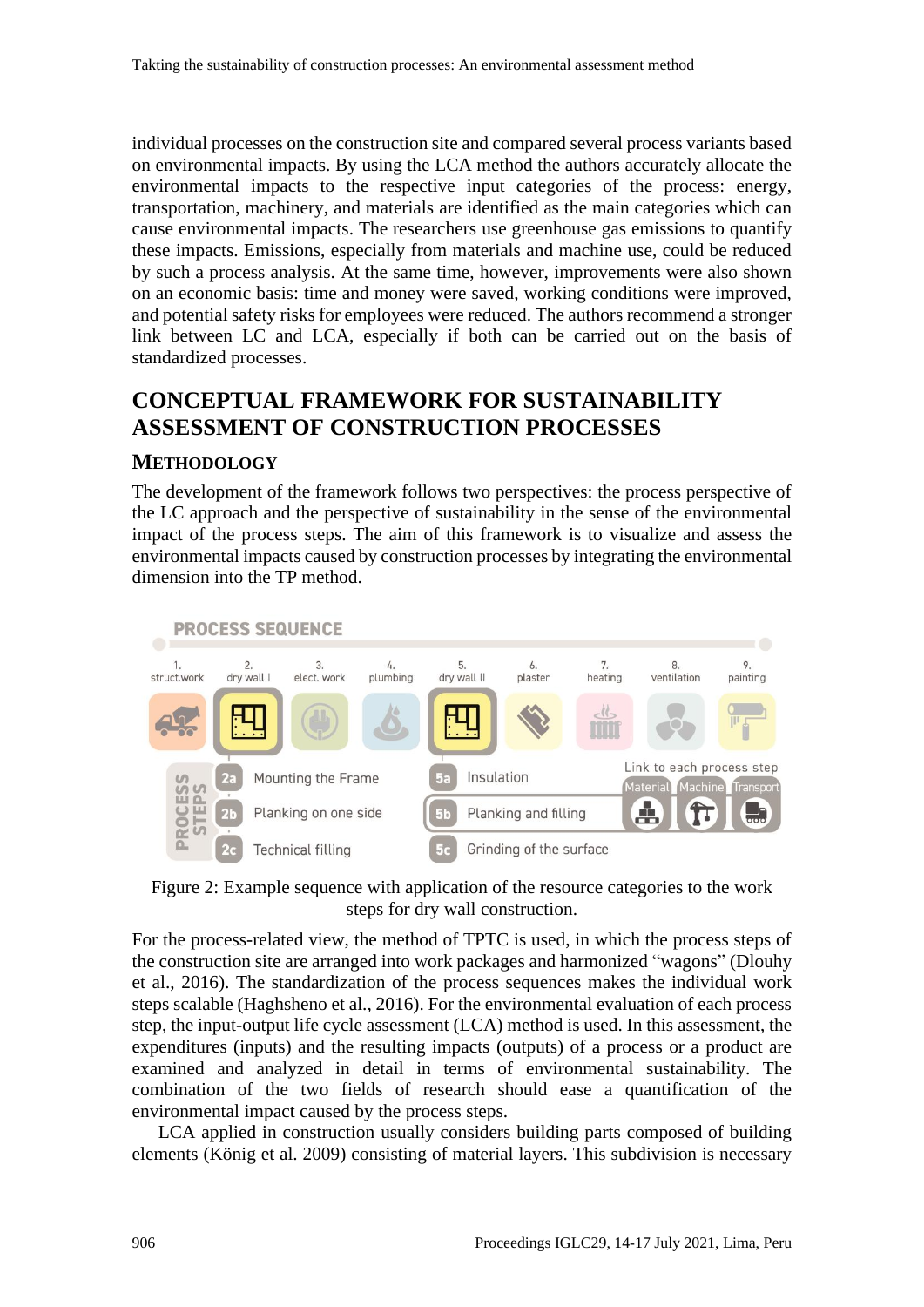for the assessment of potential environmental impacts, since only at the material level one can assign the characteristic values for environmental impacts via databases. For example, a drywall without any installation should be divided into the material-layers (1) frame, (2) insulation, (3) planking, and (4) paint for an assessment. The process view follows a different approach: the construction process analysis focuses on the work packages of the trades, which is why the drywall is classified by the perspective of the trades: Position (1) to (3) are provided by the drywall construction trade and position (4) is provided by the painting work trade.

Assessing the environmental impacts of construction processes requires the combination of the material/product perspective with the process perspective. In order to achieve this, the construction process must be defined to such an extent that materials and products can be clearly assigned. In this case, the proposed environmental process analysis considers the work packages of the respective trades with their individual steps. In Figure 2 the work packages (Number 2 and 5) and process steps (2a-2c; 5a-c) necessary for a drywall construction are highlighted within a sample sequence. This subdivision can logically be related to the TPTC method, as the individual work steps are systematically broken down as following: TP follows the 3-level model with the macro, norm and micro level. The micro level is the most detailed level of a construction process and contains information on each individual process step (Dlouhy et al., 2016). According to the logic of the framework, environmental parameters are assigned to each step of the construction process as a basis for environmental impact calculation. This procedure follows a bottomup approach: The smallest unit of a system is analysed to draw general conclusions for the whole.

Table 1: Categories for assessing the environmental impacts of construction sites, BS EN 15978

| <b>Phase A4 - Transport</b>                        | Phase A5 - Assembly on Site                                         |  |  |  |
|----------------------------------------------------|---------------------------------------------------------------------|--|--|--|
| Material Transports, Gate to Site                  | Assembly of building components                                     |  |  |  |
| <b>Transport of Construction Equipment to Site</b> | Installation of building materials, auxiliary<br>materials included |  |  |  |
| Material losses during transportation              | Air conditioning of site or material storage                        |  |  |  |
| Optional: Transport of workers to site             |                                                                     |  |  |  |

### **RESOURCE CATEGORIES: ENVIRONMENTALLY RELEVANT INPUTS OF CONSTRUCTION PROCESSES**

Following the LCA method, relevant inputs and outputs have to be defined for each individual step of the process. The activities on the construction site consume time, energy, material, labor and financial resources in order to create value, i.e., the building itself. For the calculation of environmental parameters it is necessary to define inputs and outputs, which are linked to environmental sustainability. Previous studies targeting environmental assessments of building sites used differing approaches:

Kellenberger and Althaus (2009) mainly consider the necessary auxiliary materials for the construction of a building component. Takano et al. (2014) list transportation and logistics expenses as a main driver of potential environmental impacts during the construction of buildings. Wiik et al. (2017) consider a relatively broad system boundary of the construction phase and link the main environmental impacts to usage of construction machinery, on-site electricity consumption, transportation, and the general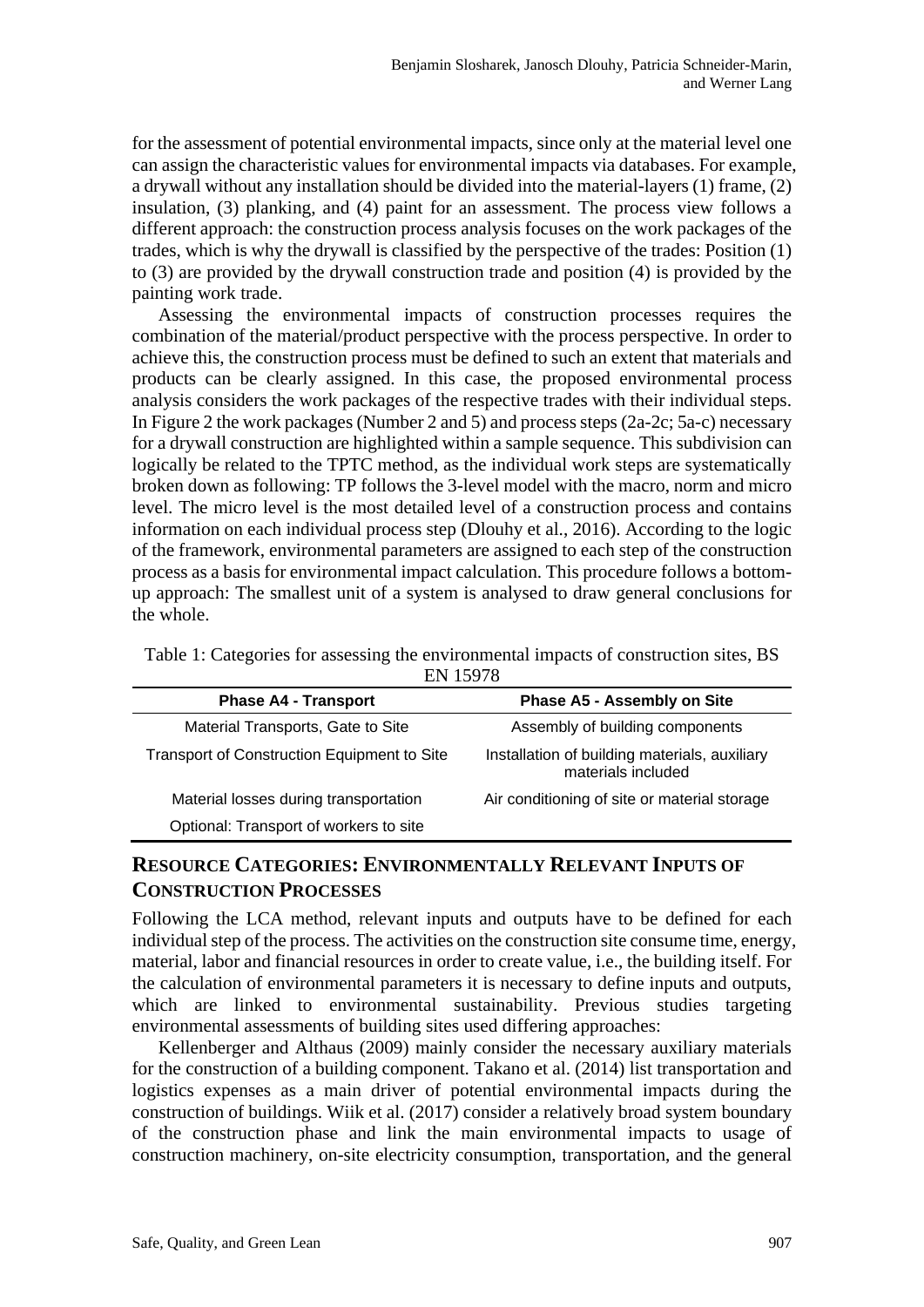installation of materials. Fu et al. (2015) identify in their case study project four main causes or emissions: energy, materials, machinery, and transportation. Thus, the categories of (1) material, (2) machinery, and (3) transportation can in general be derived from these research reports. Similar breakdowns can be found in the international standard for environmental assessment approaches. DIN EN 15978:2012-10 (2012) as shown in Table 1.

In summary, the first main element of the proposed framework is deduced from the research reports: The *resource categories*. These are represented by (1) materials, (2) machinery, and (3) transportation. Based on these subdivisions, it should be possible to define the main expenses from an environmental perspective for a process step. These categories can be seen as the environmentally relevant inputs of a single process. The framework should offer the possibility to link exact values to each process step, e.g. for material quantity, construction machine hours, or transport distances.

### **IMPACT CATEGORIES: ENVIRONMENTALLY RELEVANT OUTPUTS OF CONSTRUCTION PROCESSES**

All process steps have differentiated amounts of environmental impacts due to the respective types of expenditure. These are divided into different impact categories for the environmental impact assessment step of LCA. The focus of the framework is on the construction sector, for which GWP (global warming potential) and AP (acidification potential) are deemed the most relevant impact indicators (Ismaeel, 2018). Additionally, the PENRT (total use of nonrenewable primary energy resources) and the amount and type of material waste are included in the environmental assessment framework of the process steps. In summary, the categories (1) PENRT, (2) GWP and AP, and (3) Waste represent the second core element of the framework: the impact categories. From an environmental point of view, they represent the relevant outputs of the process apart from the building component itself. In strict LCA methodology, primary energy is accounted for as input and therefore as part of the resource categories. Similarly, in LCA, waste is considered an output category. However, within the developed framework, PENRT and waste are treated as an assessment index for the construction process steps and are thus considered impact categories.



Figure 3: framework for the environmental assessment of construction processes with in- and outputs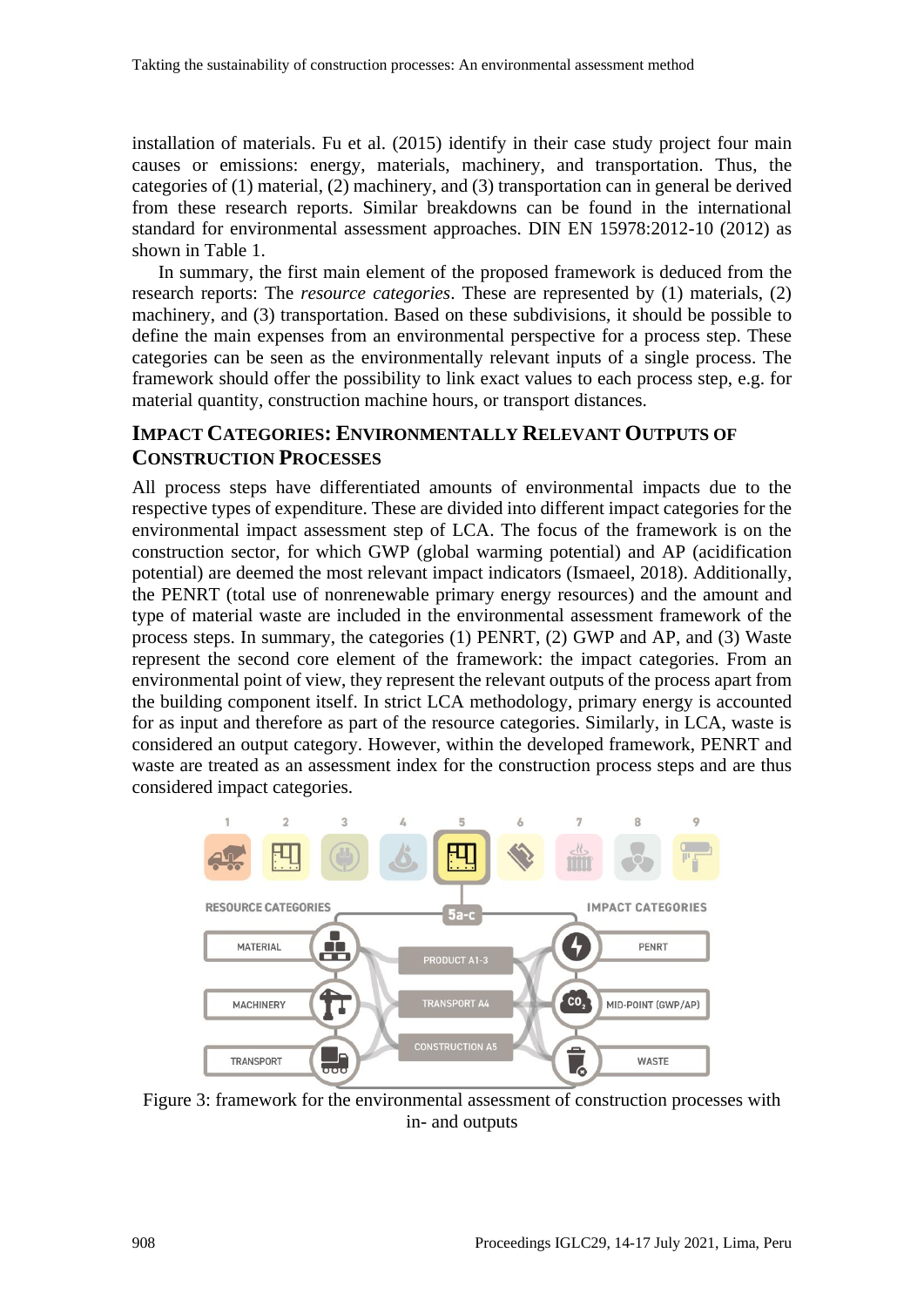To summarize, as shown in Figure 3, the three resource categories represent the relevant expenditures from an environmental perspective, which are necessary for the process to take place and create the added value. The impact categories, on the other hand, provide information about the environmentally relevant impacts of a process step.

#### **RESULTS AND POTENTIAL OF THE FRAMEWORK**

Provided that the framework is successfully implemented in the TPTC, the construction processes can be analyzed in different ways simultaneously, as shown in Figure 4. It seems reasonable to differentiate the calculated results of the framework into the product view and process view, as described by Ballard et al. (2007).

| Table 2. EXCIMPIALY TESURES OF THE HAMICWORK APPHEATION TO THE WORK PACKAGE $J$ |                             |                            |                                                       |                                            |  |
|---------------------------------------------------------------------------------|-----------------------------|----------------------------|-------------------------------------------------------|--------------------------------------------|--|
| <b>Description</b>                                                              | <b>Resource</b><br>Category | Life cycle<br><b>Phase</b> | <b>Impact</b><br><b>Category GWP</b><br>[ $kg-CO2e$ ] | Product /<br><b>Process</b><br><b>View</b> |  |
| Plasterboard and insulation                                                     | Material                    | $A1-3$                     | 7.37                                                  | Product                                    |  |
| <b>Trasportation Gate to Site</b><br>(Plasterboard and Insulation)              | Transport                   | A4                         | 0.43                                                  | Process                                    |  |
| Filler (Auxillary material)                                                     | Material                    | A5                         | 0.21                                                  | Process                                    |  |
| Materiallosses due to cuts<br>(Plasterboard and Insulation)                     | Material                    | A5                         | 1.47                                                  | Process                                    |  |
| Usage of table saw and cordless<br>screwdriver                                  | Machinery                   | A5                         | 0.84                                                  | Process                                    |  |

Table 2: Exemplary results of the framework application to the work package 5

Table 2 shows results for the application of the method to the drywall process shown in figure 3, divided by the process and product view. Accordingly, the product view refers to phase A1-3 where the ideal amount of material within the final product is being assessed. The process view complements these considerations with environmentally relevant impacts during phases A4-5, which, as explained in the introduction, are currently rarely mapped. The results show 7.37 kg-CO<sub>2</sub>e for the impacts of the product view, which is equivalent to 71% of the impacts of the work package, whereas 2.95 kg-CO2e or 29% are related to the process view. Based on the developed framework each impact can be related to the life cycle phases, the source of the impact, and whether it is related to the product or process view. The exemplary results refer to 1m² of drywall construction.



Figure 4: Analysis options when applying the framework to Takt Planning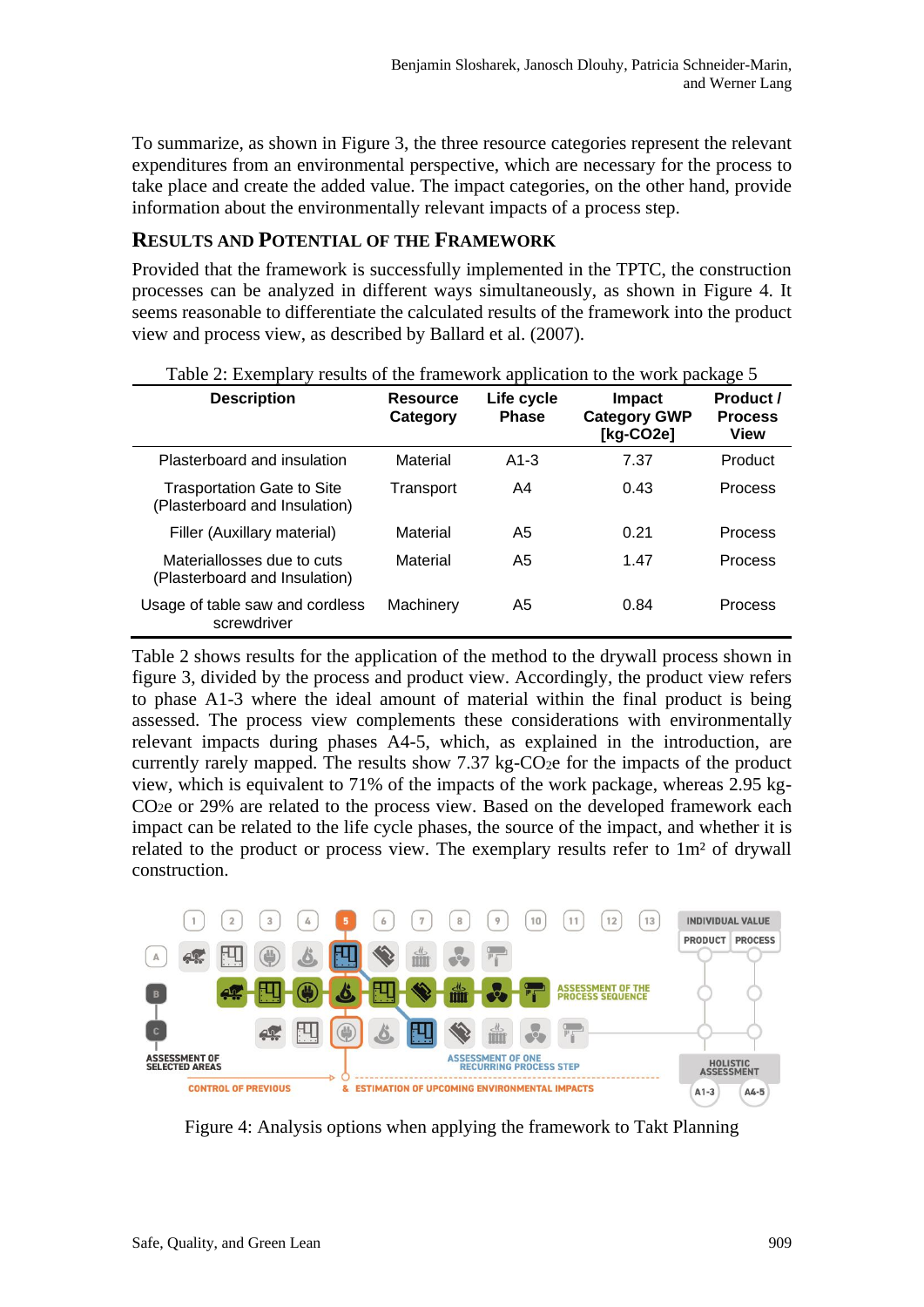As a holistic approach, the method of TPTC within LC offers several potentials for synergies with the developed framework. TPTC is based on the approach of generic process sequences and maps the construction project based on recurring takt areas with identical work packages within the taktplan (Binninger et al., 2017) This method of process sequences enables the scalability of the processes (Haghsheno et al., 2016) and therefore the scalability of environmental impacts calculated with the framework.

Furthermore, based on the taktplan, not only the spatial and thus qualitative, but also the temporal dimension of the process can be related to its environmental impacts. The environmental factors can be used as a performance indicator alongside economic factors to evaluate the construction progress during an ongoing project.

### **DISCUSSION**

The approach of combining LCA and TP to analyze the environmental sustainability of construction processes is considered a useful and detailed methodology. It can be used to map material and energy flows, transport expenditures, and emissions or resource depletion from a processual point of view.

The framework extends the current focus of the LC philosophy, which currently aims for high productivity and high quality (Kaiser, 2013; GLCI e.V., 2019). Considering environmental and process quality at the same time can be beneficial and obstructive at the same time. On the one hand, this adds a new dimension to the existing analysis of processes and generates more insights into the overall performance of the process. On the other hand, when improving the process, environmental and economical goals can be in conflict. Therefore one has to prioritize one dimension regarding possible trade-offs.

Potential limitations in the framework can also be identified. The resource categories convey a clear structure but can be too general for the assessment of every single process step. Thus a relevant set of subcategories of the resource categories should be defined by further research. Furthermore, not every source of environmental impact can be linked to a single process step, like site facilities or lifting equipment. Accordingly, the results of the framework so far are limited to resource categories that can be linked to a single work package directly. Finally, the applicability to construction projects without TPTC is limited because there are no standardized sequences to assess. This might be overcome by the assessment of multiple TPTC projects with the proposed method when sound knowledge about the main processes on every construction site can then be derived and applied to projects without TPTC. All of the mentioned limitations can have a significant impact to the scalability of the method and need to be addressed by studies in the future.

Generally speaking, the extension of current environmental analyses with a process view requires a change in thinking: Alongside the materials and the quantification of *what* the building consists of, one clearly needs transparency to understand the process and *how* the building is constructed. Both product and process assessment should be quantified separately and in detail. Otherwise, comparability to other scientific studies suffers since standardized construction processes or work packages of single trades have rarely been taken into account for environmental evaluations so far.

### **CONCLUSION**

Climate change is the greatest global challenge in the foreseeable future. As one of the main greenhouse gas emitters worldwide, the construction sector has a responsibility to find solutions. The environmental waste during construction is neither surveyed nor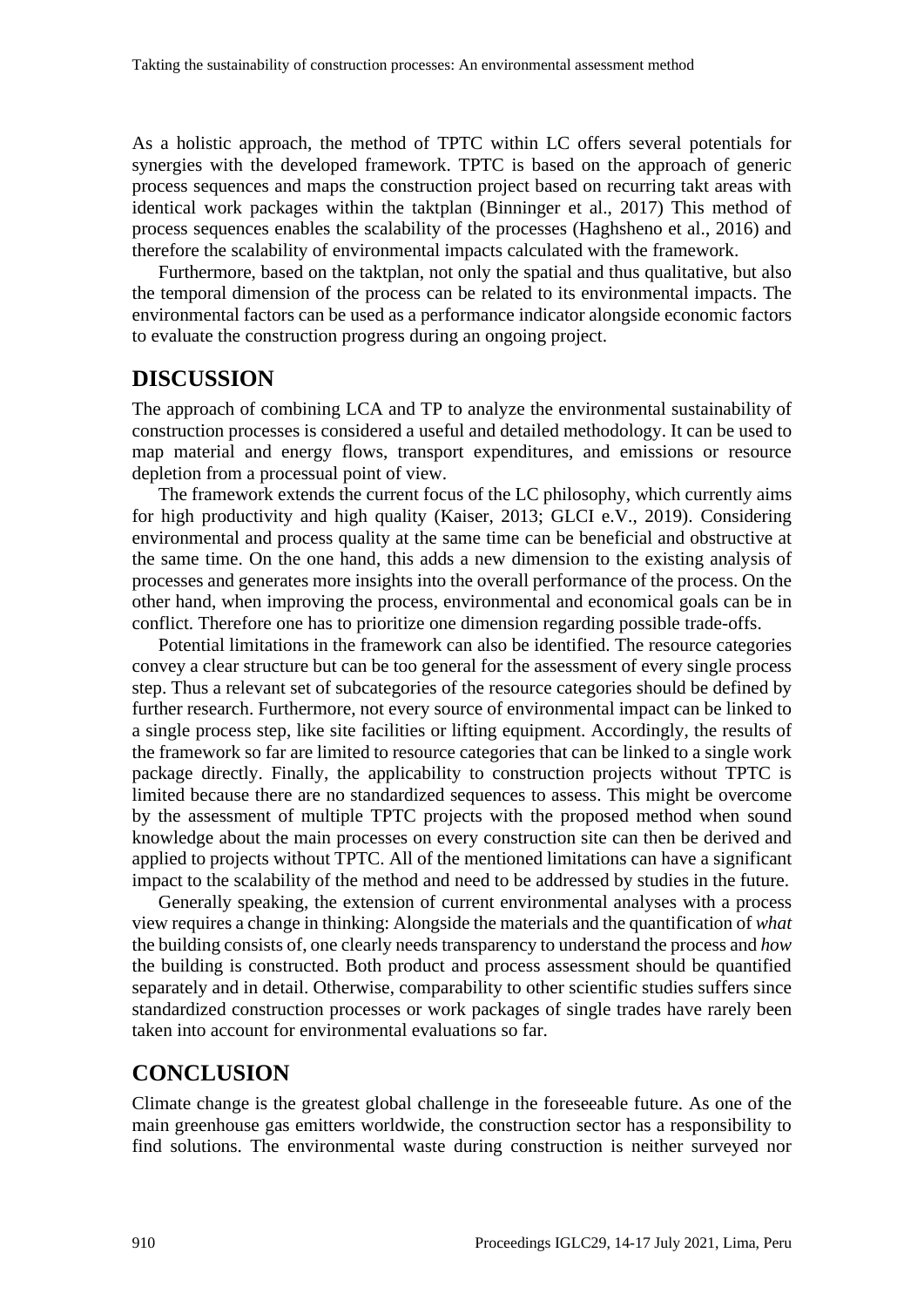evaluated. Due to continuous optimization of the operational phase, the consideration of the Product (A1-3) and Construction Process (A4-5) phases according to BS EN 15978 become increasingly relevant for a holistic sustainability assessment. The framework presented in this paper enables analysis and visualization of emissions and environmentally relevant waste of construction processes. This is possible due to TP, even without expert knowledge about LCA. Results are determined at the point of value creation, the work process, utilizing the impact categories. Optimization can thus take place directly and measurably. A consideration of the environmental waste on building sites, without the LC approach of TP, appears very complex and error-prone. The transfer of construction processes into a construction production using TP shows its scalable and data-driven capabilities, especially when assessing environmental quality through the described framework.

Furthermore, the use of digital tools and databases for emissions, waste, and traditional TP parameters should allow for better applicability of more and more complex data structures when assessing the processes in practice. The authors see an opportunity for a holistic and integral perspective in the planning of construction processes as well as in the selection of construction products through the proposed environmental assessment of takted processes. The possibility to evaluate and compare the environmental efficiency of building processes, building materials, and the overall building construction has the potential to lead to new conclusions and thus novel solutions.

### **REFERENCES**

- Ballard, G., Tommelein, I., Koskela, L., and Howell, G. (2007). "Lean construction tools and techniques." *Design and Construction*, Routledge, 251–279.
- Binninger, M., Dlouhy, J., and Haghsheno, S. (2017). "Technical Takt Planning and Takt Control in Construction." *Proc. 25th Ann. Conf. of the IGLC*.
- Carvajal-Arango, D., Bahamón-Jaramillo, S., Aristizábal-Monsalve, P., Vásquez-Hernández, A., and Botero, L. F. B. (2019). "Relationships between lean and sustainable construction: Positive impacts of lean practices over sustainability during construction phase." *Journal of Cleaner Production*, Elsevier, 234, 1322–1337.
- Cato, M. S. (2009). *Green Economics: An Introduction to Theory, Policy and Practice*. Earthscan.
- Chastas, P., Theodosiou, T., and Bikas, D. (2016). "Embodied energy in residential buildings-towards the nearly zero energy building: A literature review." *Building and Environment*, Elsevier, 105, 267–282.
- BS EN 15978:2011. (2011). Sustainability of construction works. Assessment of environmental performance of buildings. Calculation method. Standard, BSI, London.
- Dlouhy, J., Binninger, M., Oprach, S., and Haghsheno, S. (2016). "Three-level method of Takt Planning and Takt control–A new approach for designing production systems in construction." *Proc. 24th Ann. Conf. of the IGLC*.
- Elkington, J. (2013). "Enter the Triple Bottom Line." *The Triple Bottom Line*, Routledge, 23–38.
- Faulkner, W., and Badurdeen, F. (2014). "Sustainable Value Stream Mapping (Sus-VSM): methodology to visualize and assess manufacturing sustainability performance." *Journal of cleaner production*, Elsevier, 85, 8–18.
- Fu, F., Sun, J., and Pasquire, C. (2015). "Carbon emission assessment for steel structure based on lean construction process." *Journal of Intelligent & Robotic Systems*, Springer, 79(3–4), 401–416.